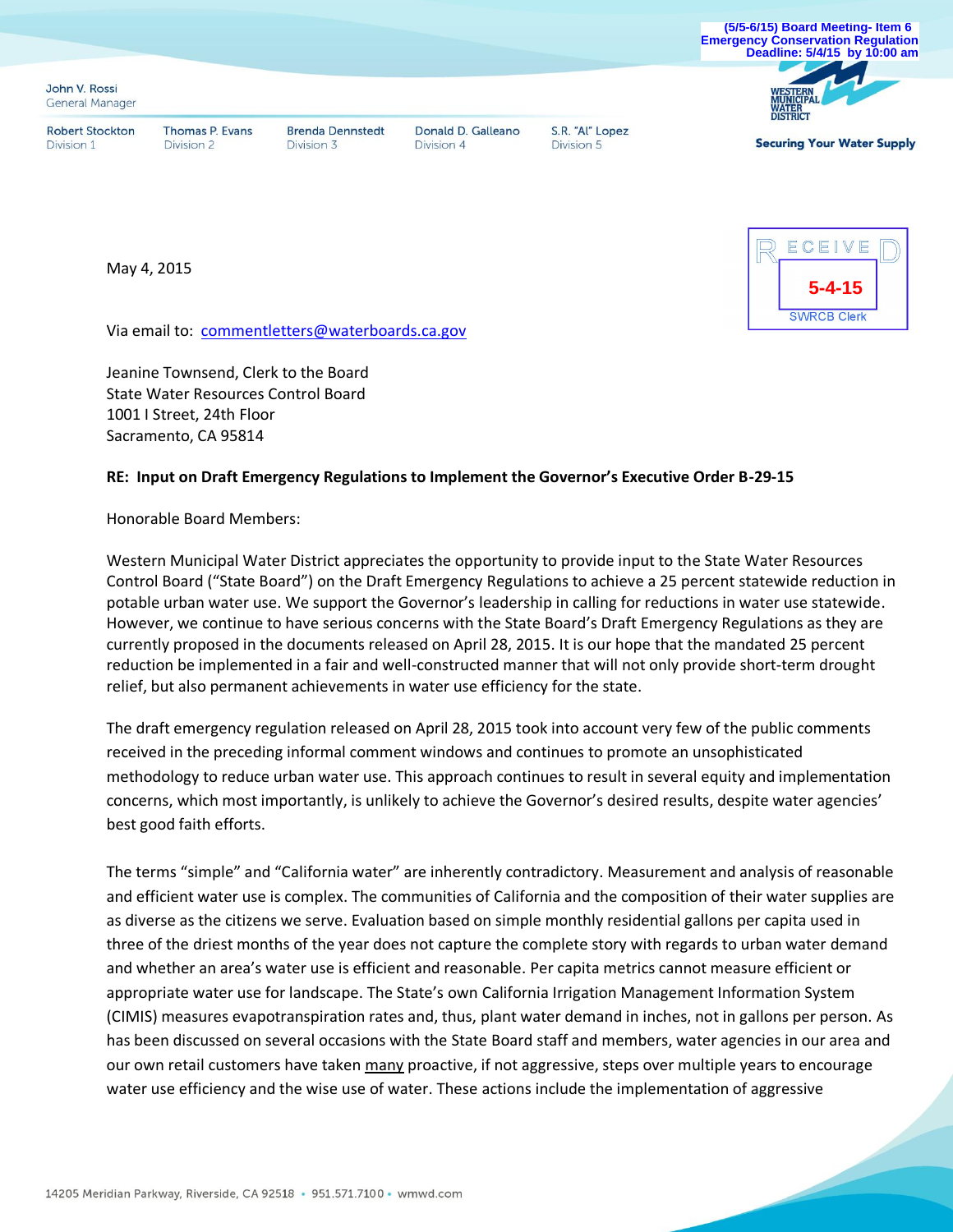Western Municipal Water District Comments to SWRCB – May 4, 2015 Page 2 of 4

budget-based rate systems, innovative conservation measures, and the expansion of recycled water use. Our early efforts have achieved dramatic reductions in water usage and have also resulted in significant demand hardening. We are committed to continuing to do our reasonable and fair share to seek greater conservation within our service area during this drought, yet the demand hardening makes achieving the excessive proposed reductions in water demand more costly and not achievable without tremendous economic impact to the agency, the ratepayers, and the region.

As articulated by several agencies in their prior written and verbal comments to staff and members of the State Board, local stakeholders have collectively developed a more robust method for appropriating water supplier reductions.

Our alternative model:

- was developed by conservation technical experts from a group of leading agencies in water use efficiency;
- was supported by other agencies outside the workgroup's area;
- demonstrated attainment of a 25 percent statewide reduction from 2013 potable use;
- required every agency to save at least 10 percent, with a maximum savings of 35 percent;
- allocated the reductions in a way that *equitably balanced* prior conservation and current Gallon Per Capita Per Day (GPCD) use;
- adjusted for population growth by using average 2014/15 population, production, and GPCD;
- required agencies to improve against their progress made to date;
- adjusted for different climate zones throughout the state;
- set a floor of 40 GPCD to avoid penalizing agencies that already have a very low water use;
- integrated an alternative performance efficiency option for agencies with Allocation Based Rate Structures; and
- calculated an individual target for every agency based on the combination of progress toward achieving 20x2020 goals and GPCD to ensure the overall statewide 25 percent target for additional conservation was met.

This comprehensive and technically accurate approach could reasonably and sustainably achieve the Governor's goal of the mandated 25 percent reduction in urban water use statewide.

**Western respectfully requests that the SWRCB re-consider using the proposed alternative method, delivered to the State Board by a coalition of twelve entities composed of the City of Corona, Eastern Municipal Water District, Elsinore Valley Municipal Water District, Fallbrook Public Utility District, Irvine Ranch Water District, Lakeside Water District, Las Virgenes Municipal Water District, Moulton Niguel Water District, Rainbow Municipal Water District, Rancho California Water District, the Southern California Water Committee, and Western Municipal Water District.**

Should the State Board decide to continue with the current approach, we respectfully request that you make modifications that account for the following inequities:

**Adjust for Climate Differences:** Outdoor water use should be efficient in all hydrologic regions. One agency should not be advantaged because of cooler climate, and thus, water demands. Just as an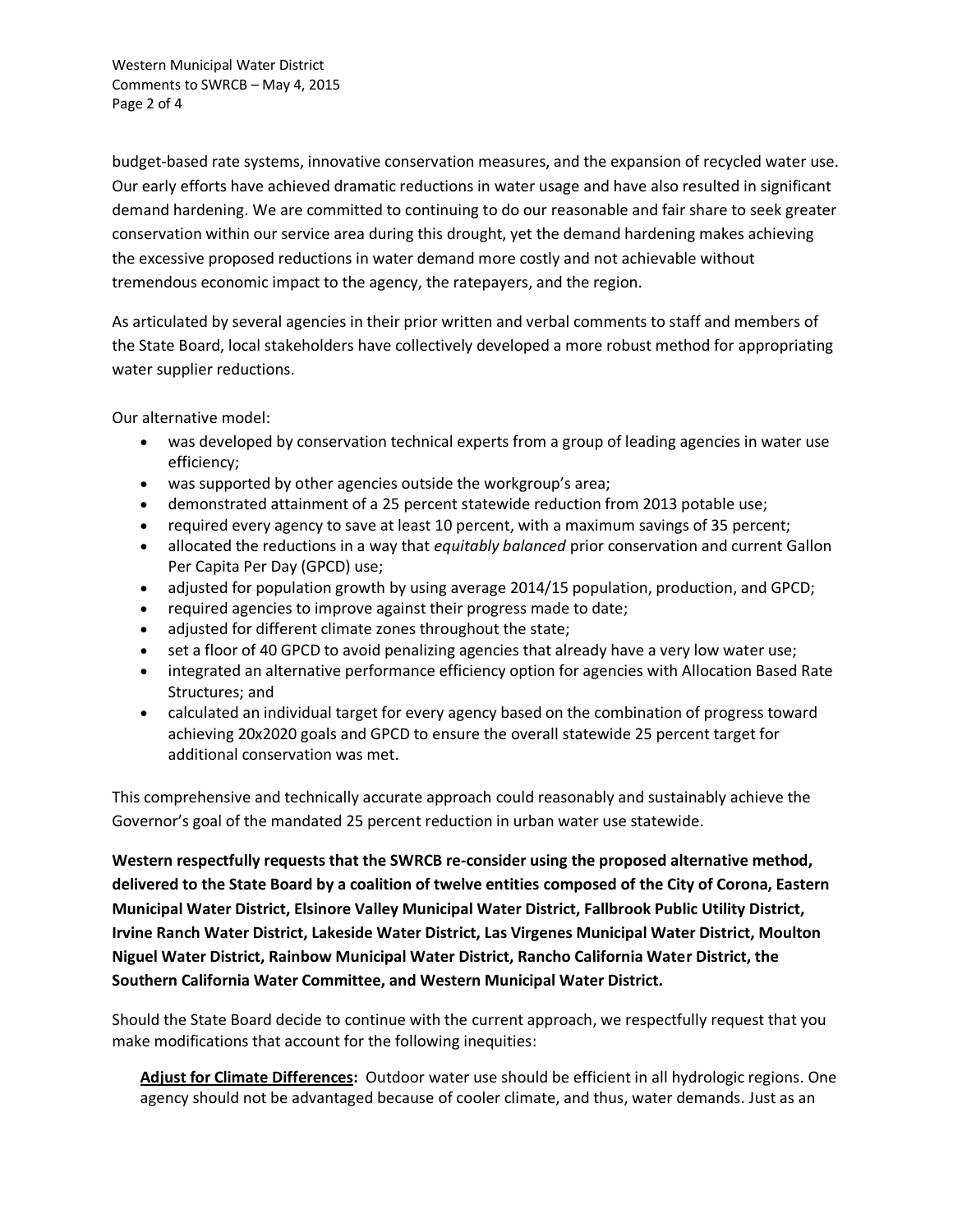agency should not be penalized because of its arid nature. Water-wise landscaping should be required across the state.

**Adjust for Drought-Proof Water Supply Development:** Cleaning up pollutants and converting brackish groundwater to drinking water requires a significant investment. These investments reduce the demand for imported water from the Bay Delta and increase resiliency in the local water system. Expanding the use of recycled water is a priority in the state of California, as documented in the California Water Plan. Requiring fixed percentage reductions in water use while not reducing such cuts for water produced by these significant investments is not fair to our customers that have funded such projects though water rate increases.

**Consider More Than July through September R-GPCD:** The focus on peak water use months inequitably penalizes agencies in very dry, hot and sparsely populated areas with larger lots, most clustered in the inland valleys of the state. It also does not account for opportunities to improve indoor efficiencies, as outdoor use dwarfs indoor use in these hot months. Due to the high variability in month-over-month water demands across the state, we recommend that the State Board consider at least a nine-month average of R-GPCD that would mirror the compliance period for the emergency regulations.

**Consider Early Conservation Adopters:** Under The Water Conservation Act of 2009 (Senate Bill 7x7), water suppliers are required to reduce their gallons per capita per day usage by 20 percent by the year 2020, with incremental progress towards that goal by reducing per capita water use by a least 10 percent by the year 2015. Many agencies have committed substantial resources toward meeting this statutory goal and are performing well. These agencies have already improved water use efficiency and have reduced their GPCD consumption through investments in both indoor and outdoor water conservation programs. As a result, these agencies' demands are somewhat "hardened," thereby limiting their ability to implement significant additional GPCD reductions in 2014 and 2015, relative to the arbitrary baseline of 2013.

**Avoid Monthly Comparisons:** Progress towards demand reduction should be tracked on a cumulative basis, not comparing monthly data. Monthly water use can vary significantly with weather and other factors and is not an indicator of long-term trends. Moreover, the State Board's monthly publication of the data in this manner sends a confusing message to the public and skews the actual level of water use efficiency that is being achieved. The proposed method could be tracked with a rolling GPCD that takes into account the past 12 months of water use.

**Recognize the Effectiveness and Impact of Allocation-Based Tiered Rate Structures:** Allocationbased tiered rates send a strong price signal encouraging customers to efficiently use water. To develop allocation-based tiered rates, a significant amount of data is collected to set individualized budgets. This data includes persons per household and information about irrigated landscape area that can be used to set efficiency targets. We encourage the State Board to include an alternative compliance method for agencies with eligible rate structures.

## **We urge the State Board to adopt a methodology that more fairly and equitably addresses the unique characteristics of local agencies and populations statewide.**

Western is concerned that the extremely rapid pace of these regulations could have significant longterm, unintended consequences. We hope for rain and a return to normal hydrology. However, it is